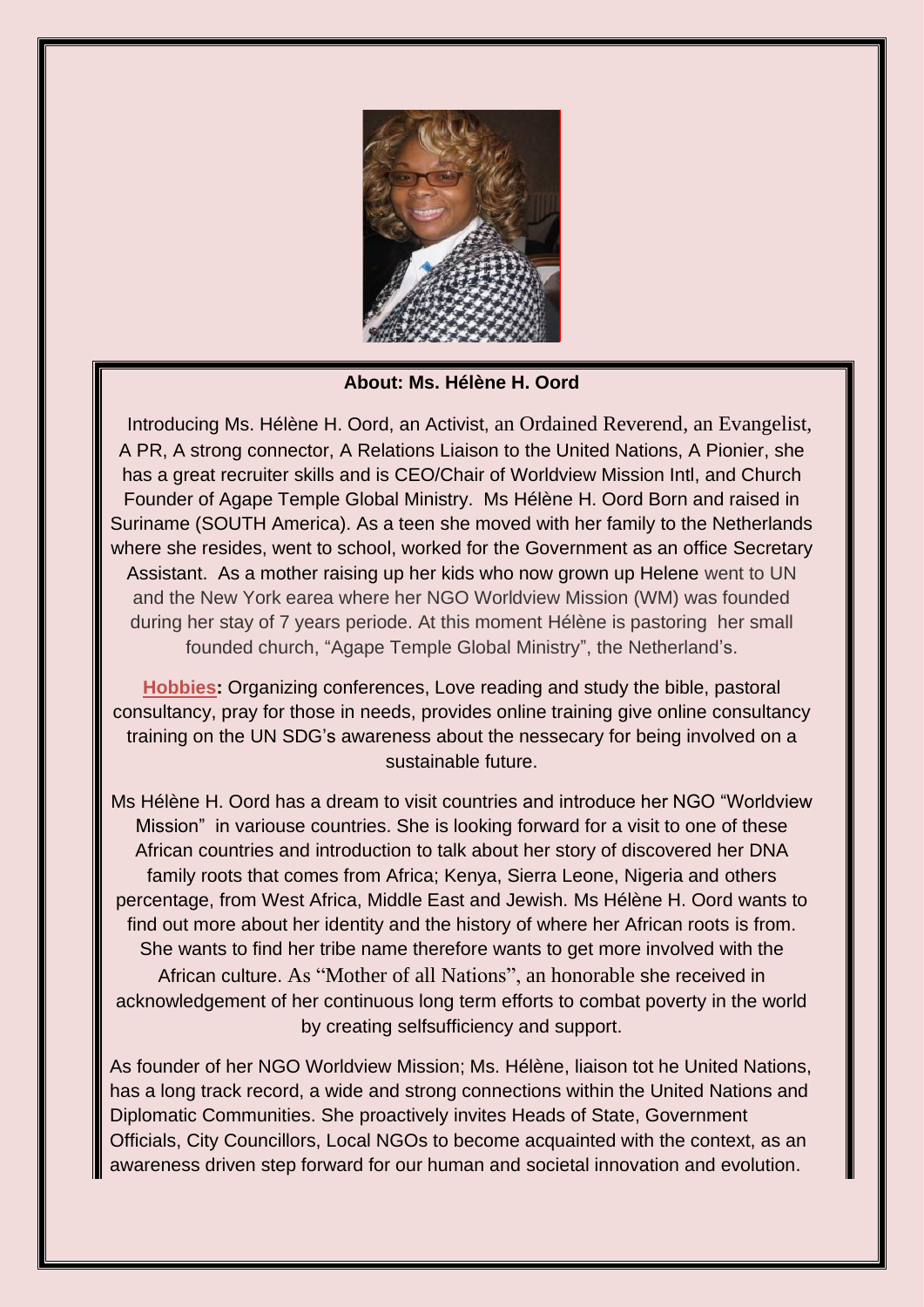Worldview Mission (WM) is member of the United Nations CSO-NET (ECOSOC CIVIL Society Network NGO Branch, based in New York. The Headquarter of Worldview Mission Int'l is based in The Netherlands (Holland). WM, advocates for *improvement on the quality of life for the people living in poverty helping them to become self-sufficient*. Worldview Mission (WM) has representatives in more than 33 countries, in 5 regions: Africa, Asia, Middle East North & South America, Europe (USA, Brazil, Dubai-Youth Department) An honorable mention she received in acknowledgement of her continuous long term efforts to combat poverty in the world by creating selfsufficiency and support.

As Public Relations; she has a wide network consortium and Global Networking with youth, United Nations, and NGO's with UN ECCOSOC Status. She collaborates with international organizations that concerned international issues in their community towards the UN/SDG'S She is proud to be a UN Ambassador she received in acknowledgement of her continuous long term efforts to combat poverty in the world by creating selfsufficiency and support.

During that 7 years periode, of the New Yorks Evangelimse street mission work, they recognized her spiritual gift with her wide experience as pastoral care giver, they ordained her as Evangelist. As of now her spiritual network consists of Bishops, Prophets, Evangelist, Pastors and teachers, for doing the Kingdom work of God on earth. She as trained and consulted by a Chaplain has been entrusted, with her by God healing gifted hands. As a volunteer she intercede and pray for the injured patients on intensive Care department at the Brooklyn Hospital, Brooklyn New York

At this moment, beside pastoring her church, she is organizing church converences invites guests from all over. Occasionally she is asked as guest speaker on conferences.

Ms Hélène is still involved on organizing workshops/ conferenties. She is still maintaining her network contacts of Faith-Based Organisations and with various NGO's Globally, those who wants to participate within the system of the UN SDG's . <https://helenehoordministriesint.wordpress.com/about/>/

<https://www.facebook.com/agapetempleglobalministry>/ [https://twitter.com/heleneoord /](https://twitter.com/heleneoord%20/%20/) / <https://www.facebook.com/worldview.mission>

/

## **Prior to this:**

Past activity's: As interne she was trained by a UN Officer, to become a conference Officer. After she has to bring it into practice. Therefore she organized events at one of the United Nations room, also the UN delegate dining room also the UN Church Centre after enough research at the UN information Centre. With her experience she is able to consult NGO's organizations to become part of the system of United Nations, including the launching of the 1st 2015-Post Development Agenda in The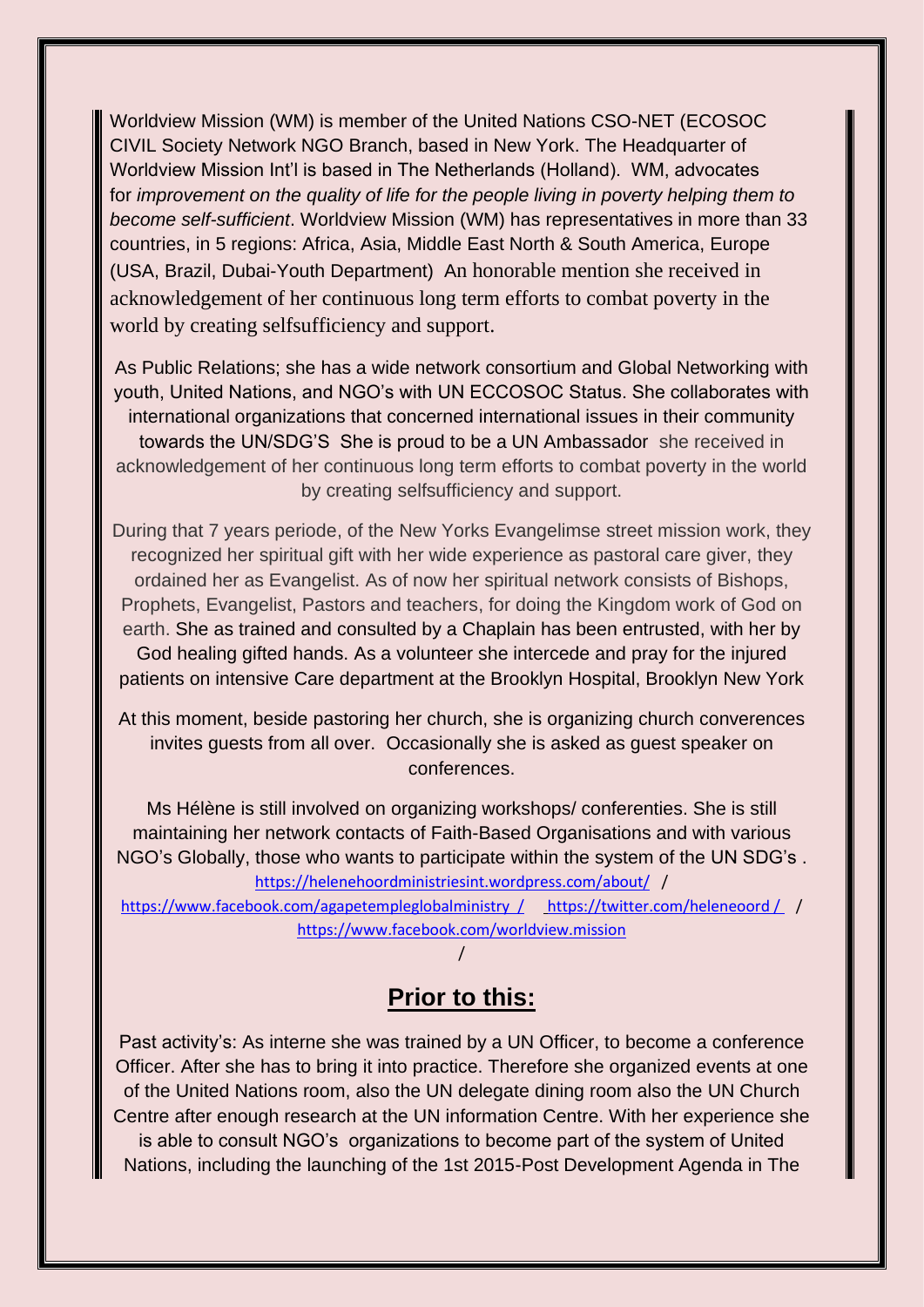Netherlands. She networked with various Government's like Poland and other EU countries on that launching of the 2015 – Post Development Agenda with collaborative Netherland's and African Network partners of Worldview Mission Int'l. [http://www.worldviewmission.org](http://www.worldviewmission.org/) / [https://worldviewmission.nl/?page\\_id=6850](https://worldviewmission.nl/?page_id=6850) From the Netherlands, Ms. Hélène H. Oord was daily in co-operation with UN advisors Professors, UN Advisors, on MGD's and Post-2015 Developments Agenda to achieve a sustainable world for the future generations for A Better World.

Ms Hélène has a wide network and has the ability of netwoking with youth NGO's troughouth the world. With her patiens and allways smiles, is in a good mood and allways encourage the WM NGO's network contacts for doing the greater things towards the UN MDG's, Post 2015 Agenda, The World We Want, for bringing awareness to those fariouse NGO's abroard in Developments countries, to change farious to fariouse. She supported a lot of NGO's and the not insistences NGO'S to become UN NGO's with the framwork and the ettiques of the UN languages, UN writing and UN Pattern and UN Faluwe. She allways does and will do the best she can to encourage others fort he betterment of living into this world.

[https://helenehoordministriesint.files.wordpress.com/2018/02/verslag-agape-temple-global-min](https://helenehoordministriesint.files.wordpress.com/2018/02/verslag-agape-temple-global-min-verslag-fin-2016-nieuwjr-2017-cap-aan-den-ijssel-pdfxpdf1.pdf)[verslag-fin-2016-nieuwjr-2017-cap-aan-den-ijssel-pdfxpdf1.pdf](https://helenehoordministriesint.files.wordpress.com/2018/02/verslag-agape-temple-global-min-verslag-fin-2016-nieuwjr-2017-cap-aan-den-ijssel-pdfxpdf1.pdf)



https://worldviewmission.nl/?page\_id=6580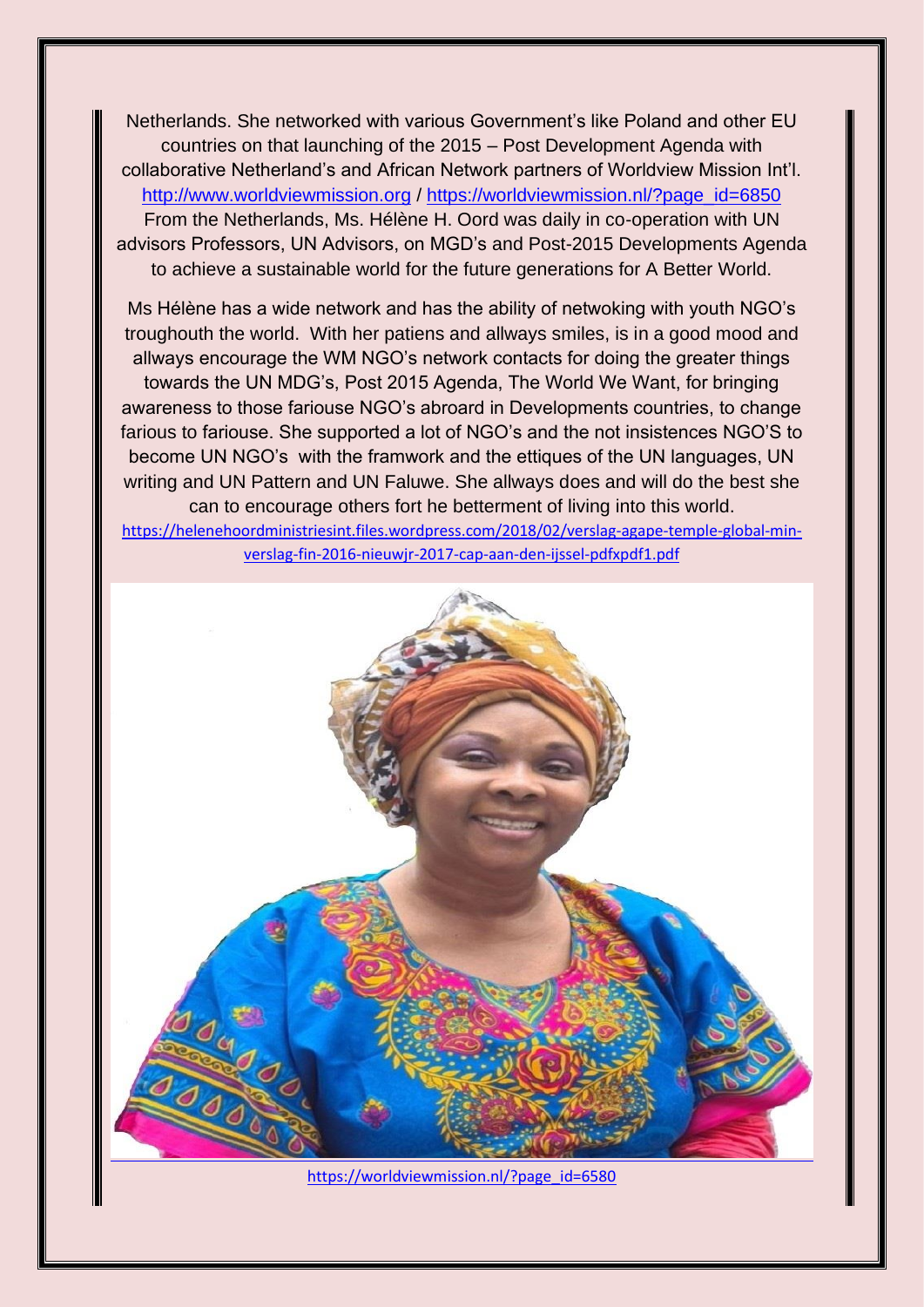



## NGO-Member of Economic & Social Counsel to the United Nations. Enhancing the World one Child and one Senior at a time, from "Start to Finish".

NGO-Member of Economic & Social Counsel to the United Nations.

New York, January, 2018,

The purpose of this document is to provide a letter of engagement for Ms. Hélène H. Oord to conduct<br>work relating to developing relationships on behalf of the organization. This letter serves as official<br>authority for Ms. City.

Ms. Oord will be contacting various Diplomats, Ambassadors, and department personnel within the<br>United Nations system and will be governed by its' regulations pertaining to NGO accessibility and by<br>the bylaws of Project ON representative of Project ONE, Inc.

Ms. Oord has been commissioned to represent Dr. J. Scott Moore in matters pertaining to booking<br>appointments, speaking engagements, research of NGO's privileges and possibilities, attending select<br>meetings, and developing world

https://sustainabledevelopment.un.org/post2015/transformingourworld/publication

https://sustainabledevelopment.un.org/

**Sincerely yours,** 

Dr. J. Scott Moore Chief / CEO Project One Inc,<br>UN/NGO with UN/ECOSOC Status CEO/Chief: Project one Inc: Dr. J. Scott Moore Mob: +1205 200 7489, Em **Scottmo@aol.com** / *<u>aaol.com</u>* drjscotti http://i-moore-project-one-inc.webs.com/contact/

http://pastortraci.blogspot.nl/

http://projectoneincngo-ecco.webs.com/ / http://i-moore-project-one-inc.webs.com/photogallery

Mr. Steve Munsey<br>C.40/ Prajact One Inc<br>( http://amanda-mcintire-be4s.squarespace.com/st<br>https://www.voutube.com/watch?v=giO3XCkFdTY stevemunsev/)

Ms. Hélène H. Oord Ambassdor to Project One Inc & Secretary<br>Ms. Helene H. Oord / Ambassador to Project One Inc. to the United Nations +31(0)636108563/Em:<br>worldview.mission@gmail.com



https://helenehoordministriesint.wordpress.com/helene-h-oord-profile/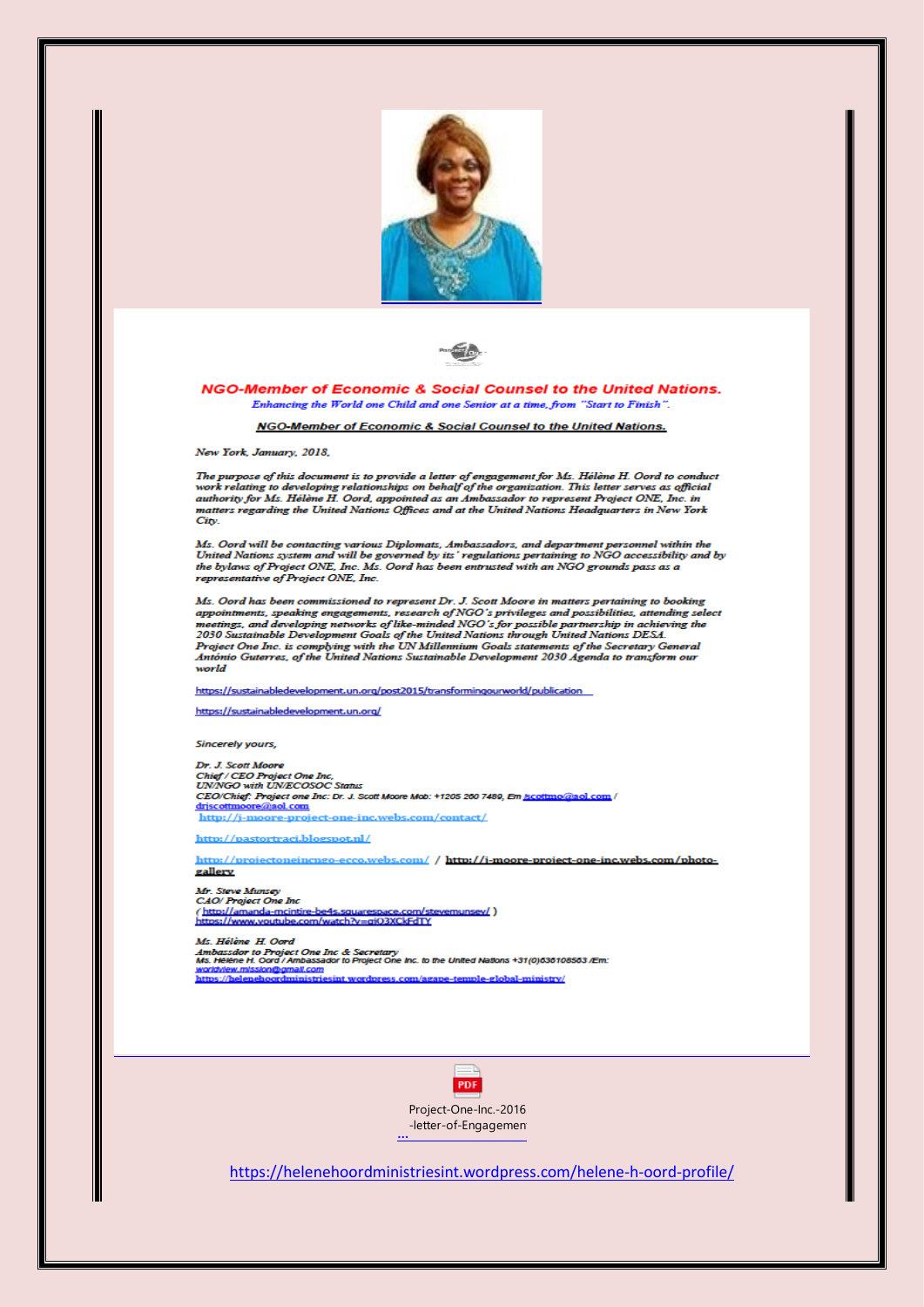

Ms Hèlène H. Oord, shaking hands with former United Nations General Secretary Mr. Ban Ki-Moon and alliance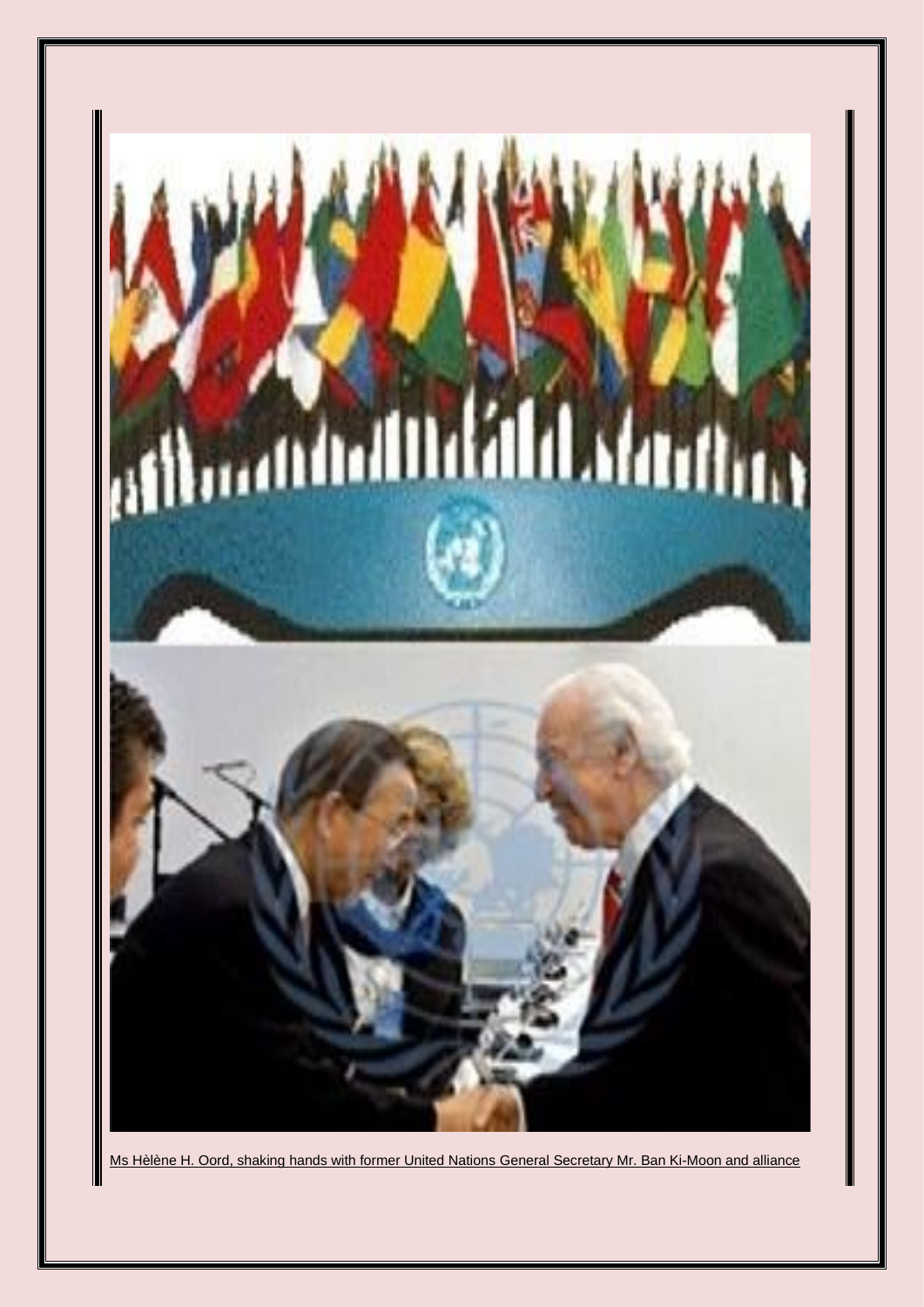

Creating Economic Opportunities for People All Around the World



Worldview Mission Logo <https://www.facebook.com/Stichting-Worldview-Mission-318578334945230/>

<https://www.facebook.com/Worldview-Mission-115182681906542>

<https://www.facebook.com/worldview.mission>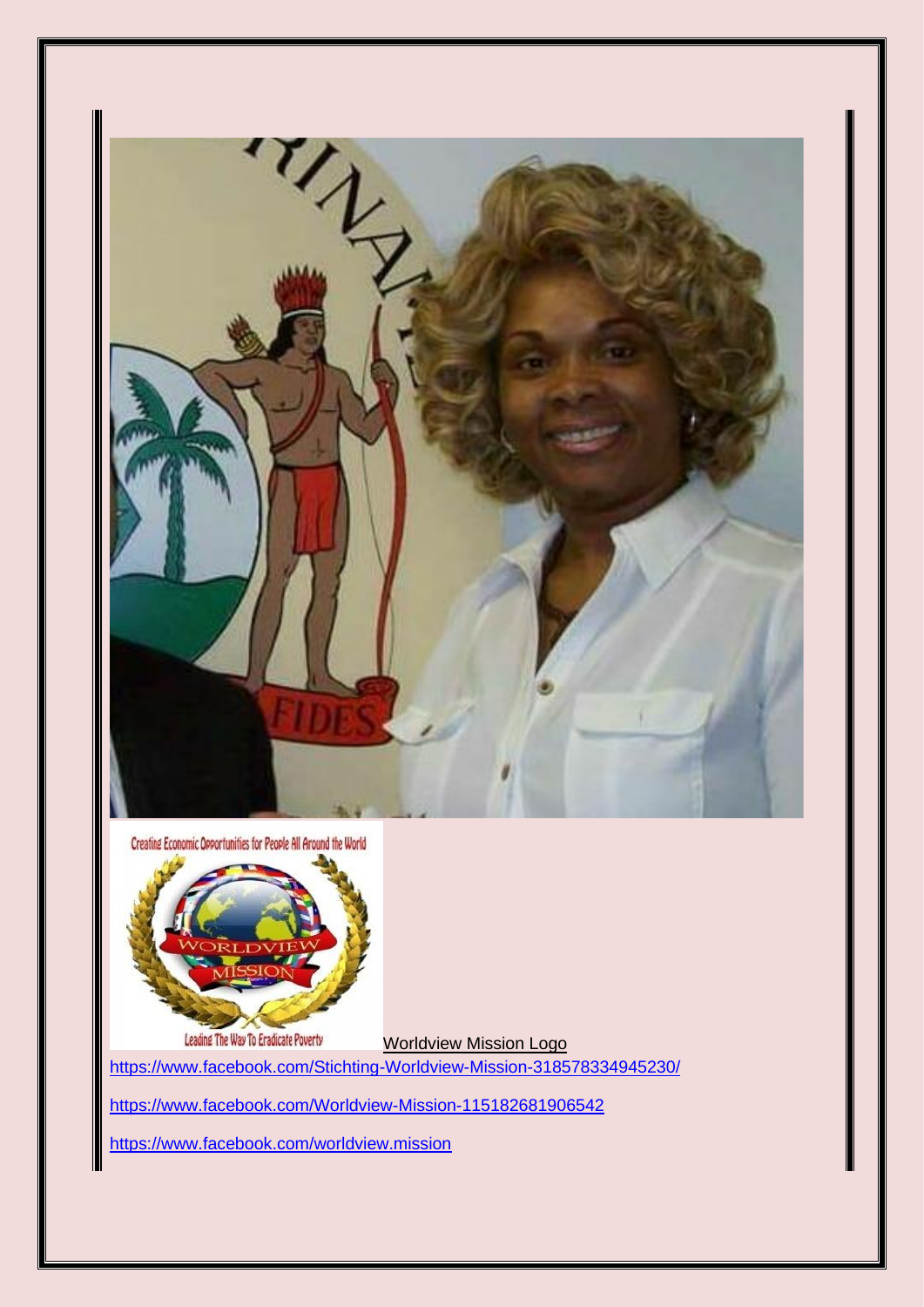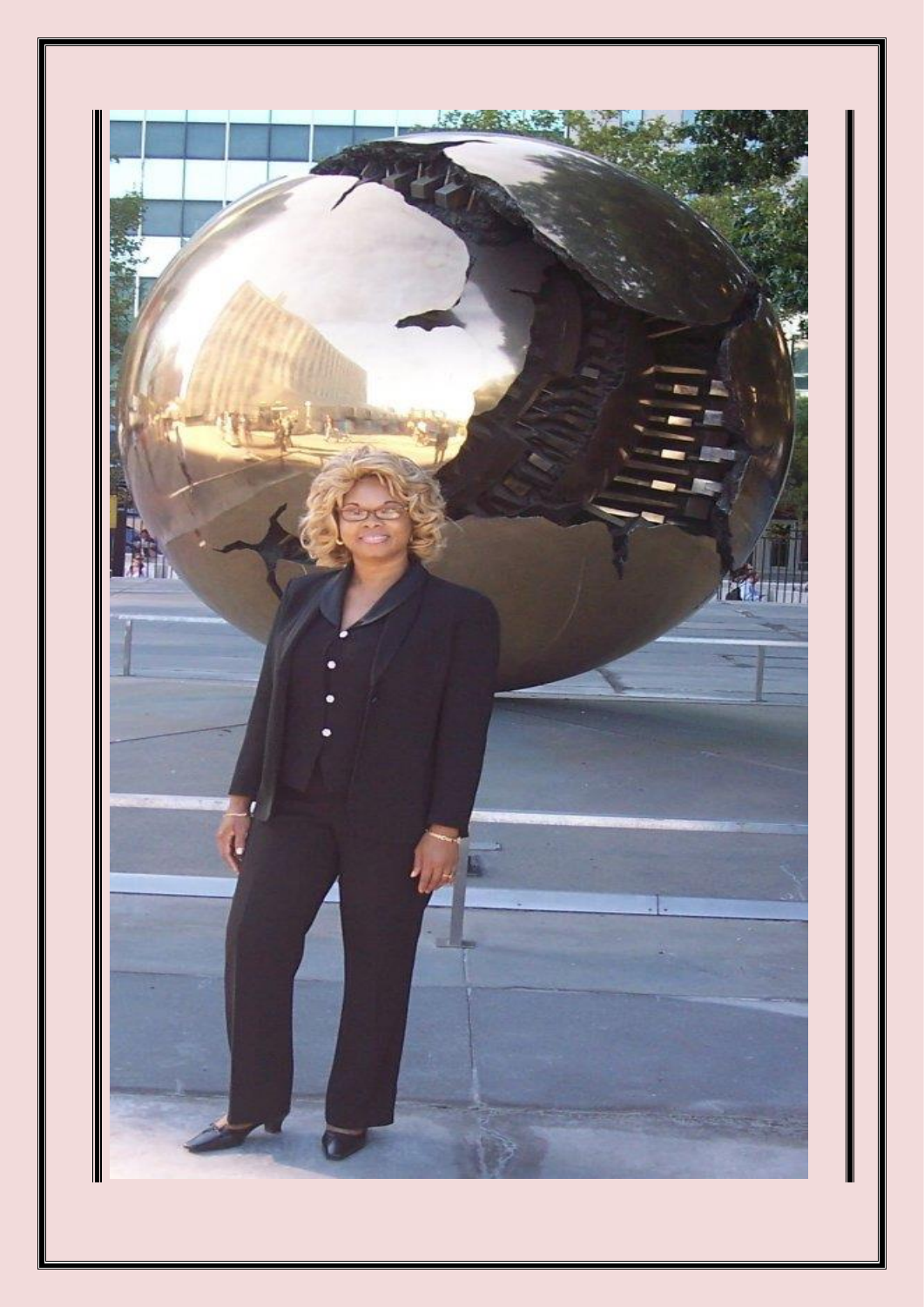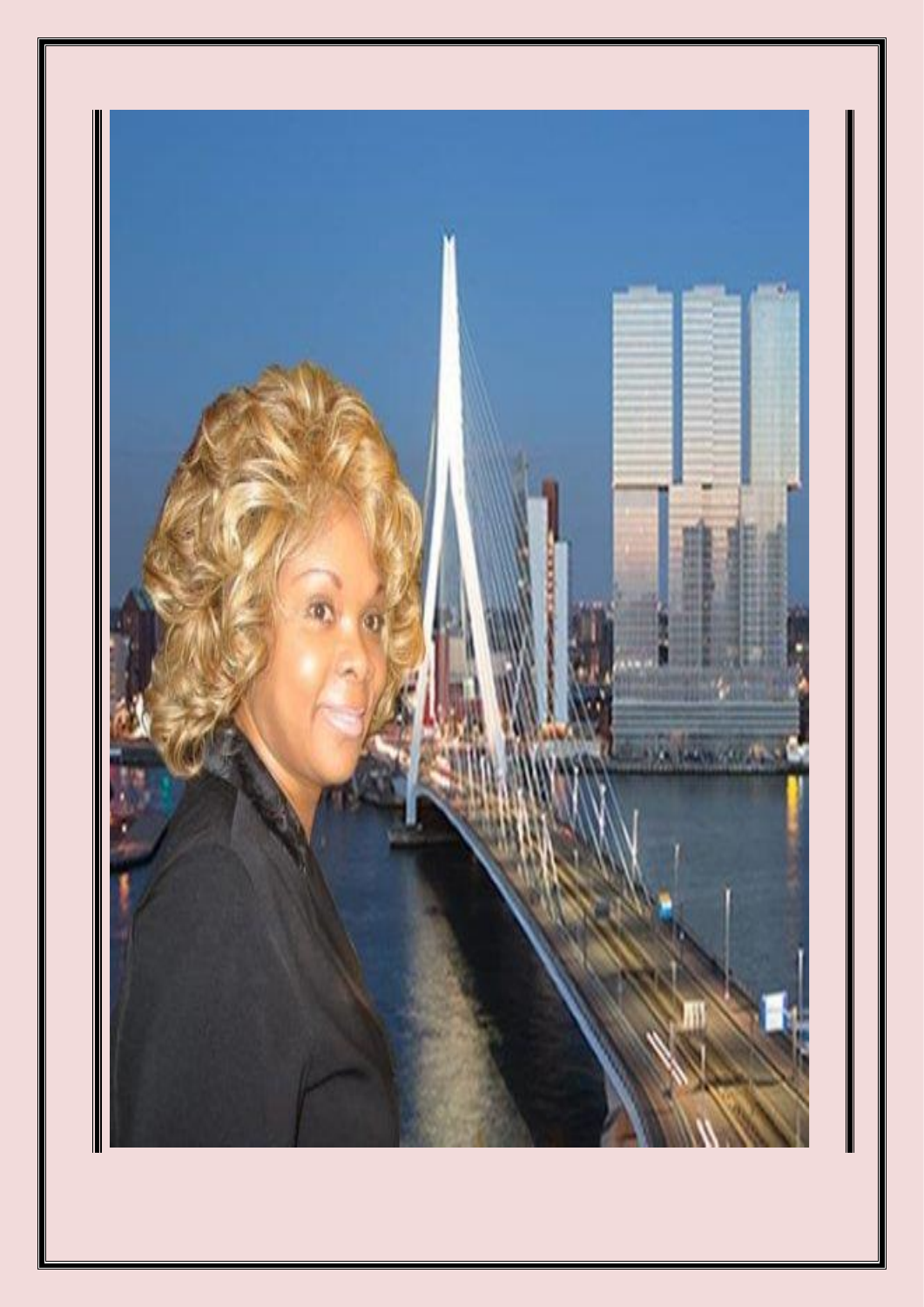

## UN Ambassador of Benin, Jean-Francis Régis Zinsou, with Helene H. Oord, Assistent to Project One

https://worldviewmission.nl/?page\_id=249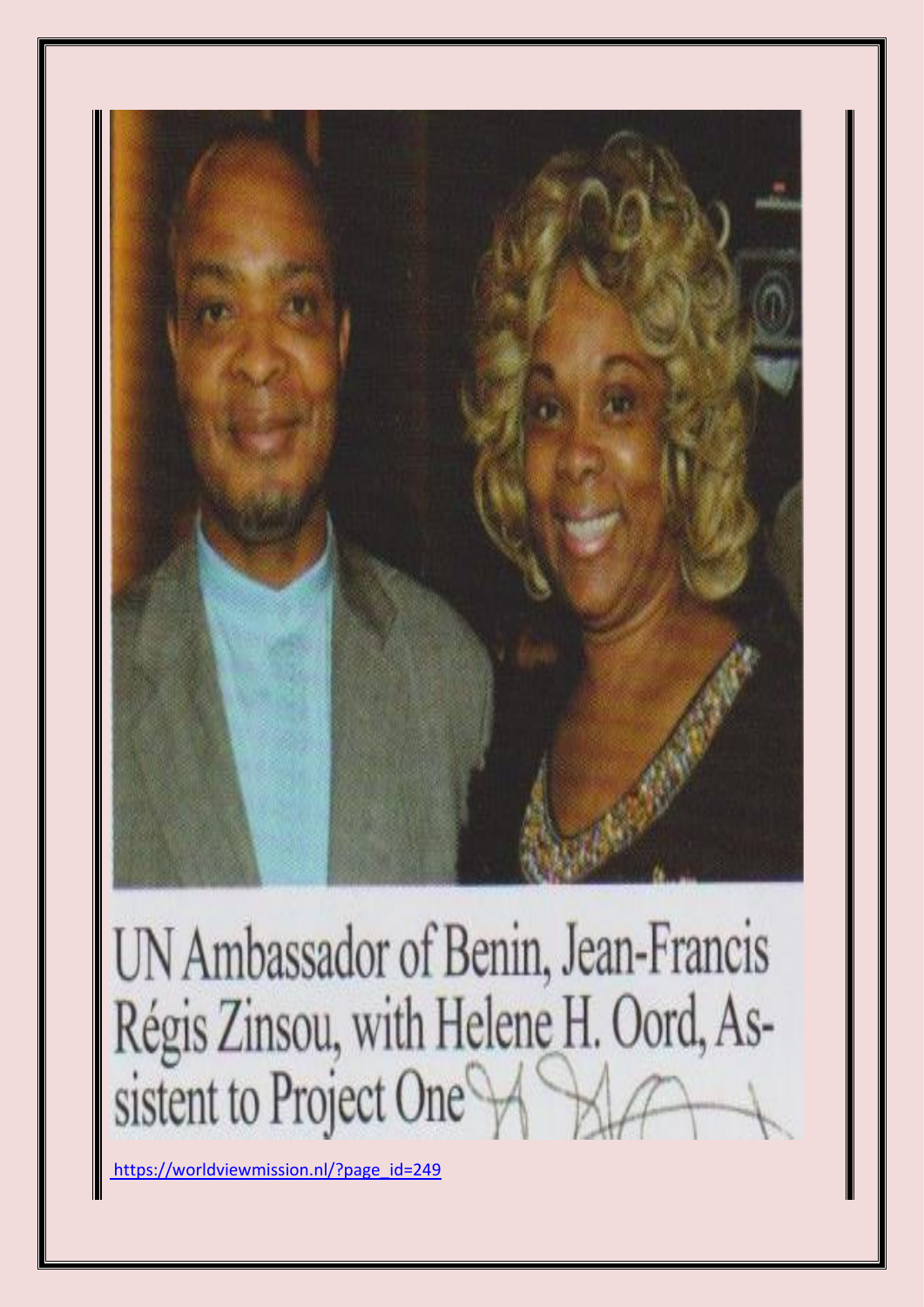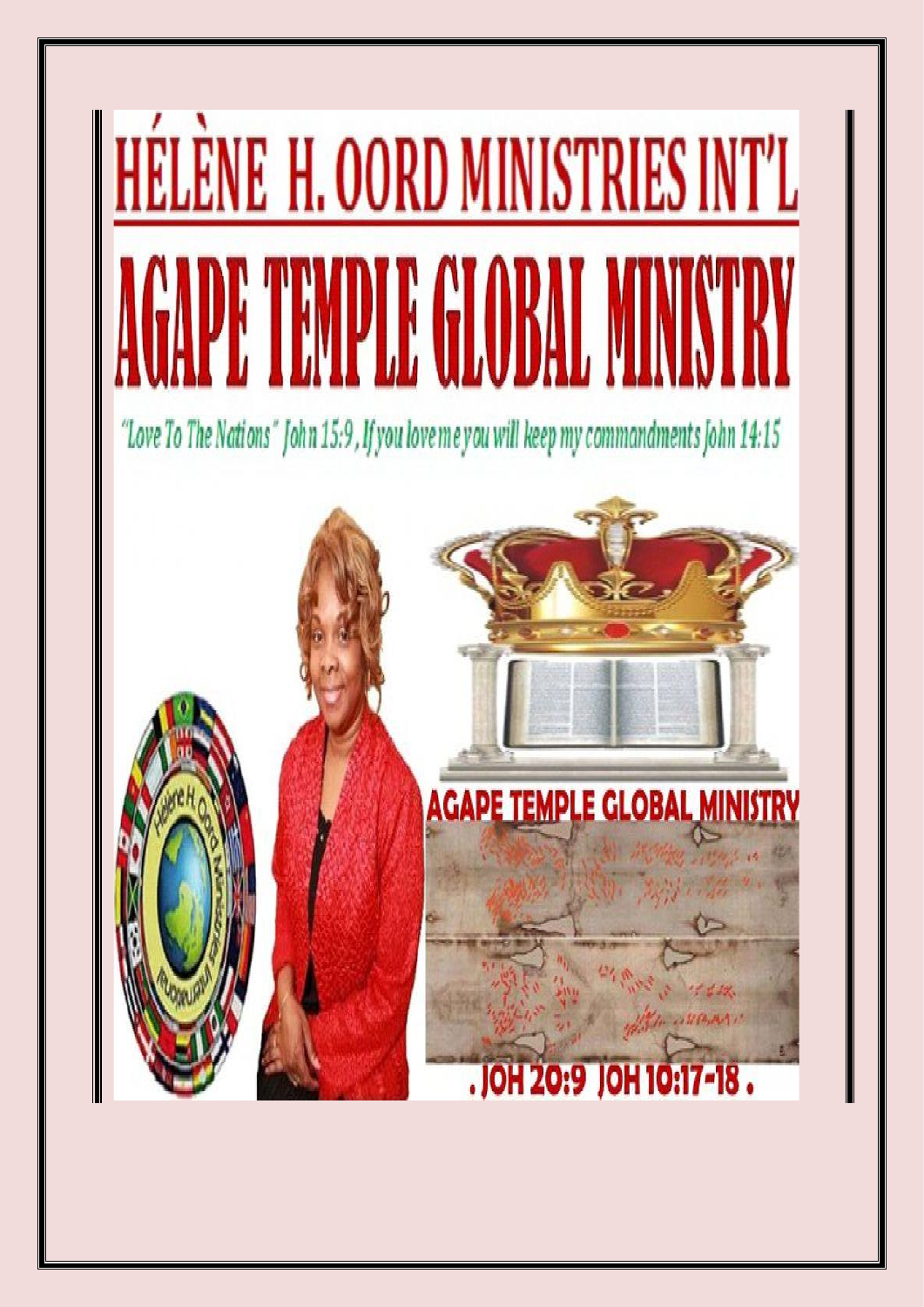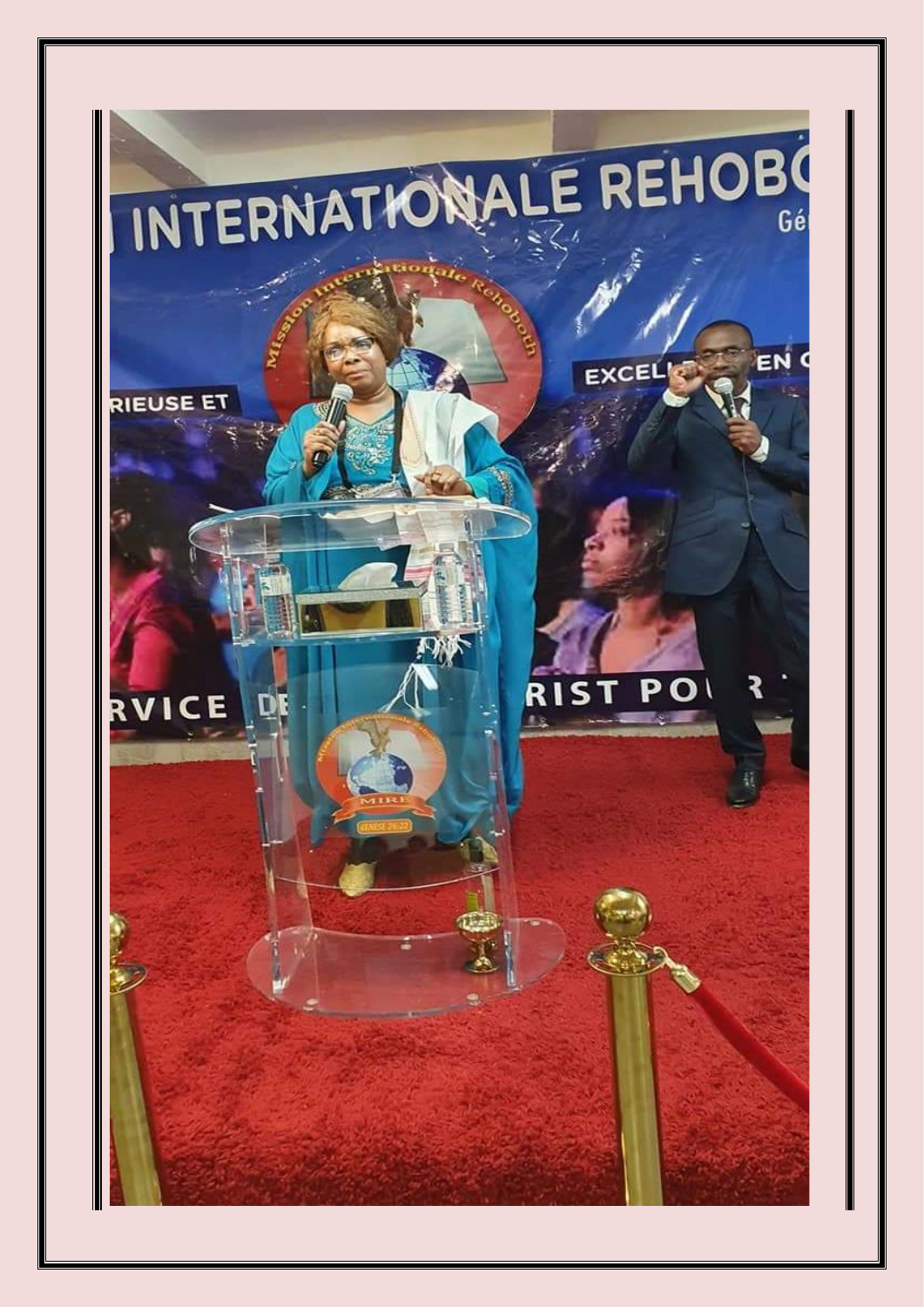